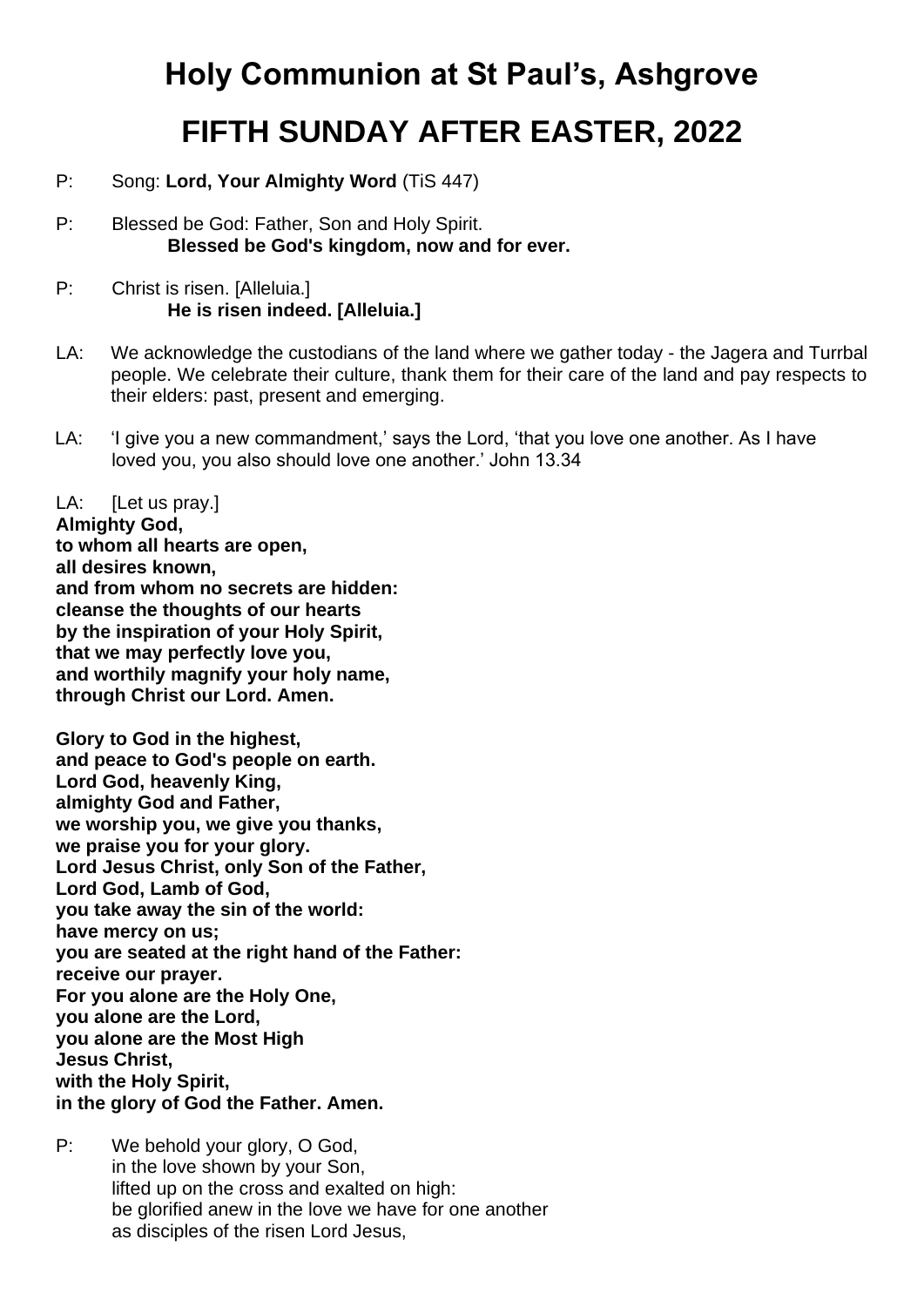who lives and reigns with you, in the unity of the Holy Spirit, one God, for ever and ever. **Amen**.

#### **Acts 11: 1-18**

**<sup>1</sup>** Now the apostles and the believers who were in Judea heard that the Gentiles had also accepted the word of God. **<sup>2</sup>** So when Peter went up to Jerusalem, the circumcised believers criticized him, **<sup>3</sup>** saying, 'Why did you go to uncircumcised men and eat with them?' **<sup>4</sup>** Then Peter began to explain it to them, step by step, saying, **<sup>5</sup>** 'I was in the city of Joppa praying, and in a trance I saw a vision. There was something like a large sheet coming down from heaven, being lowered by its four corners; and it came close to me. **<sup>6</sup>** As I looked at it closely I saw four-footed animals, beasts of prey, reptiles, and birds of the air. **<sup>7</sup>** I also heard a voice saying to me, "Get up, Peter; kill and eat." **<sup>8</sup>** But I replied, "By no means, Lord; for nothing profane or unclean has ever entered my mouth." **<sup>9</sup>** But a second time the voice answered from heaven, "What God has made clean, you must not call profane." **<sup>10</sup>** This happened three times; then everything was pulled up again to heaven. **<sup>11</sup>** At that very moment three men, sent to me from Caesarea, arrived at the house where we were. **<sup>12</sup>** The Spirit told me to go with them and not to make a distinction between them and us. These six brothers also accompanied me, and we entered the man's house. **<sup>13</sup>** He told us how he had seen the angel standing in his house and saying, "Send to Joppa and bring Simon, who is called Peter; **<sup>14</sup>** he will give you a message by which you and your entire household will be saved." **<sup>15</sup>** And as I began to speak, the Holy Spirit fell upon them just as it had upon us at the beginning. **<sup>16</sup>** And I remembered the word of the Lord, how he had said, "John baptized with water, but you will be baptized with the Holy Spirit." **<sup>17</sup>** If then God gave them the same gift that he gave us when we believed in the Lord Jesus Christ, who was I that I could hinder God?' **<sup>18</sup>** When they heard this, they were silenced. And they praised God, saying, 'Then God has given even to the Gentiles the repentance that leads to life.'

For the word of the Lord, **Thanks be to God.** 

**Psalm 148**

<sup>1</sup> Praise the Lord, praise the Lord from heaven: **O praise him in the heights.** <sup>2</sup> Praise him, all his angels: **O praise him, all his host.** <sup>3</sup> Praise him, sun and moon: **praise him, all you stars of light.** <sup>4</sup> Praise him, you highest heaven: **and you waters that are above the heavens.** <sup>5</sup> Let them praise the name of the Lord: **for he commanded and they were made.** <sup>6</sup> He established them for ever and ever: **he made an ordinance which shall not pass away.** <sup>7</sup> O praise the Lord from the earth: **praise him, you sea-monsters and all deeps;** <sup>8</sup> Fire and hail, mist and snow: **and storm-wind fulfilling his command;** <sup>9</sup> Mountains and all hills: **fruit trees and all cedars;** <sup>10</sup> Beasts of the wild, and all cattle: **creeping things and winged birds;** <sup>11</sup> Kings of the earth, and all peoples: **princes, and all rulers of the world;** <sup>12</sup> Young men and maidens: **old folk and children together.**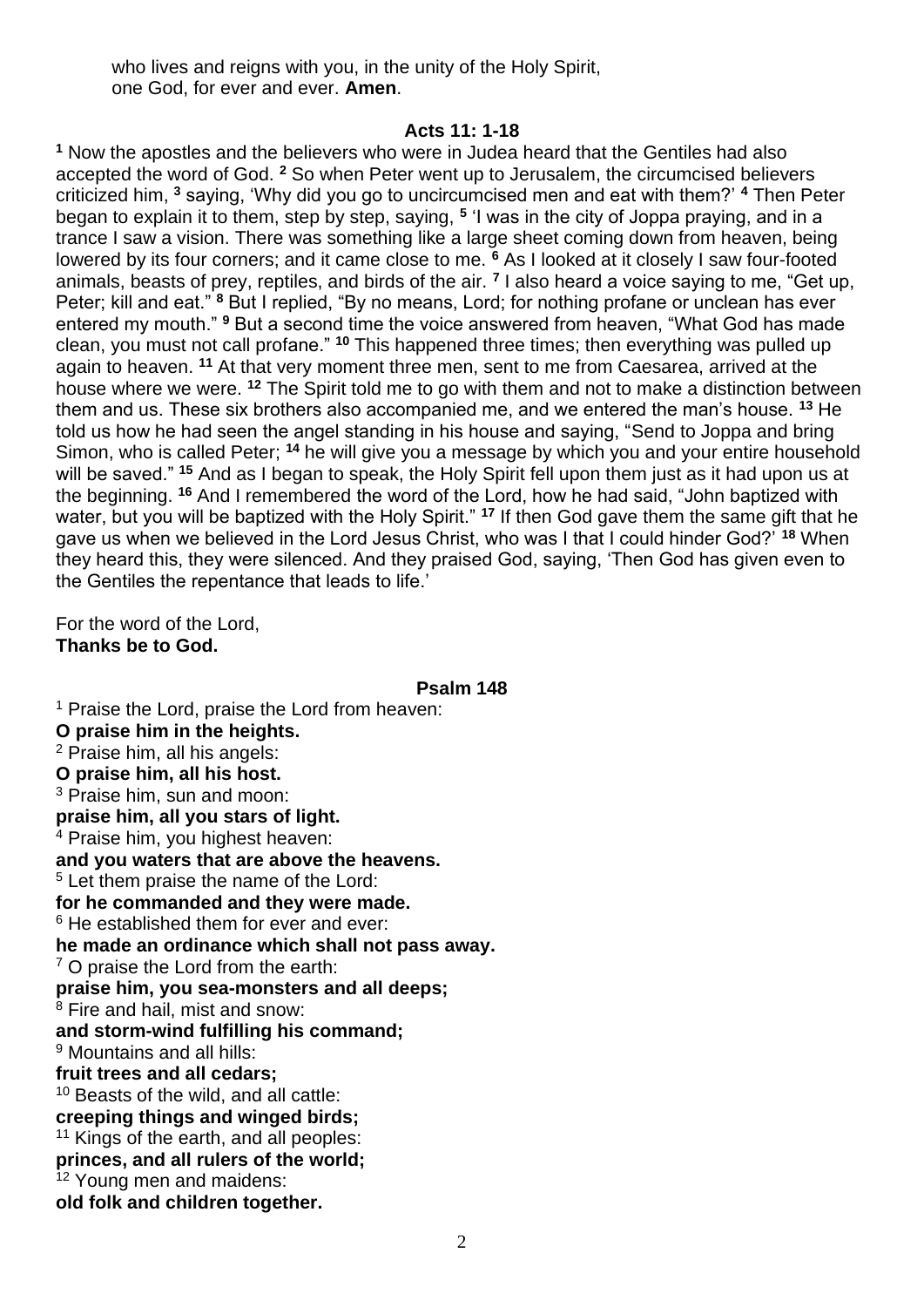<sup>13</sup> Let them praise the name of the Lord:

## **for his name alone is exalted.**

<sup>14</sup> His glory is above earth and heaven:

**and he has lifted high the horn of his people.**

<sup>15</sup> Therefore he is the praise of all his servants:

**of the children of Israel, a people that is near him. Praise the Lord.**

# **Revelation 21: 1-6**

**<sup>1</sup>** Then I saw a new heaven and a new earth; for the first heaven and the first earth had passed away, and the sea was no more.

**<sup>2</sup>** And I saw the holy city, the new Jerusalem, coming down out of heaven from God, prepared as a bride adorned for her husband.

**<sup>3</sup>** And I heard a loud voice from the throne saying,

'See, the home of God is among mortals.

He will dwell with them;

they will be his peoples,

and God himself will be with them;

**<sup>4</sup>** he will wipe every tear from their eyes.

Death will be no more;

mourning and crying and pain will be no more,

for the first things have passed away.'

**<sup>5</sup>** And the one who was seated on the throne said, 'See, I am making all things new.' Also he said, 'Write this, for these words are trustworthy and true.'

**<sup>6</sup>** Then he said to me, 'It is done! I am the Alpha and the Omega, the beginning and the end. To the thirsty I will give water as a gift from the spring of the water of life.

For the word of the Lord, **thanks be to God.**

**LA:** Song: **God is Love** (TiS 153)

# **Gospel Reading**

The Lord be with you. **And also with you.** 

The Gospel of our Lord Jesus Christ according to John chapter 15 beginning at verse 1. **Glory to you Lord Jesus Christ.** 

#### **John 13: 31-35**

**<sup>31</sup>** When he had gone out, Jesus said, 'Now the Son of Man has been glorified, and God has been glorified in him. **<sup>32</sup>** If God has been glorified in him, God will also glorify him in himself and will glorify him at once. **<sup>33</sup>** Little children, I am with you only a little longer. You will look for me; and as I said to the Jews so now I say to you, "Where I am going, you cannot come." **<sup>34</sup>** I give you a new commandment, that you love one another. Just as I have loved you, you also should love one another. **<sup>35</sup>** By this everyone will know that you are my disciples, if you have love for one another.'

For the Gospel of the Lord, **praise to you Lord Jesus Christ.** 

# **Sermon**

# **Silence**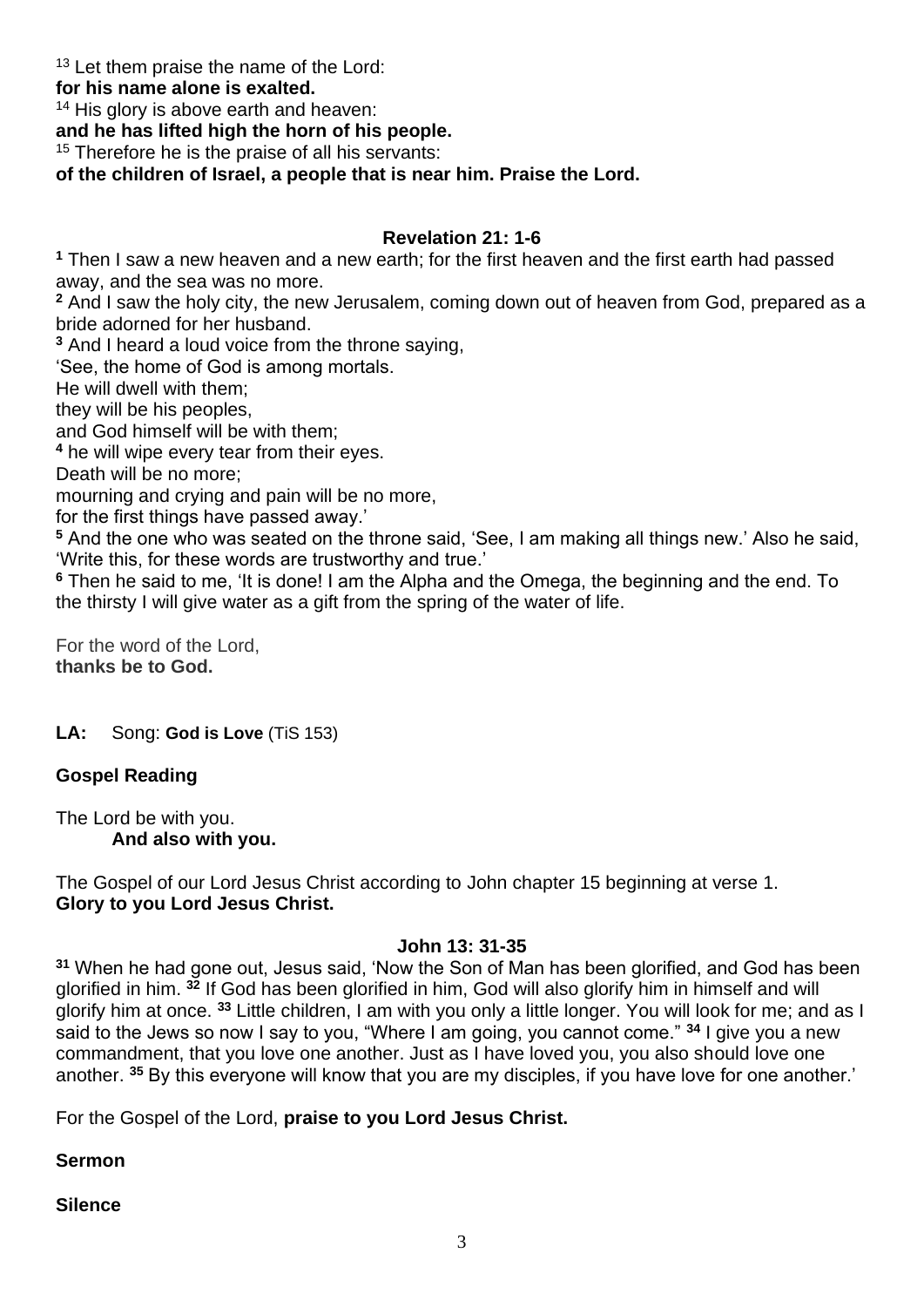**LA: Nicene Creed** Let us together affirm the faith of the Church **We believe in one God, the Father, the almighty, maker of heaven and earth, of all that is, seen and unseen. We believe in one Lord, Jesus Christ, the only Son of God, eternally begotten of the Father, God from God, Light from Light, true God from true God, begotten, not made, of one being with the Father; through him all things were made. For us and for our salvation he came down from heaven, was incarnate of the Holy Spirit and the virgin Mary and became truly human. For our sake he was crucified under Pontius Pilate; he suffered death and was buried. On the third day he rose again in accordance with the Scriptures; he ascended into heaven and is seated at the right hand of the Father. He will come again in glory to judge the living and the dead and his kingdom will have no end. We believe in the Holy Spirit, the Lord, the giver of life, who proceeds from the Father and the Son, who with the Father and the Son is worshipped and glorified, who has spoken through the prophets. We believe in one holy catholic and apostolic Church. We acknowledge one baptism for the forgiveness of sins. We look for the resurrection of the dead, and the life of the world to come. Amen.** 

# **LA: THE PRAYERS OF THE PEOPLE**

Let us pray for the world and for the Church.

**…** LA: Accept our prayers through Jesus Christ our Lord, who taught us to pray,

**Our Father in heaven, hallowed be your name, your kingdom come, your will be done, on earth as in heaven. Give us today our daily bread. Forgive us our sins as we forgive those who sin against us.**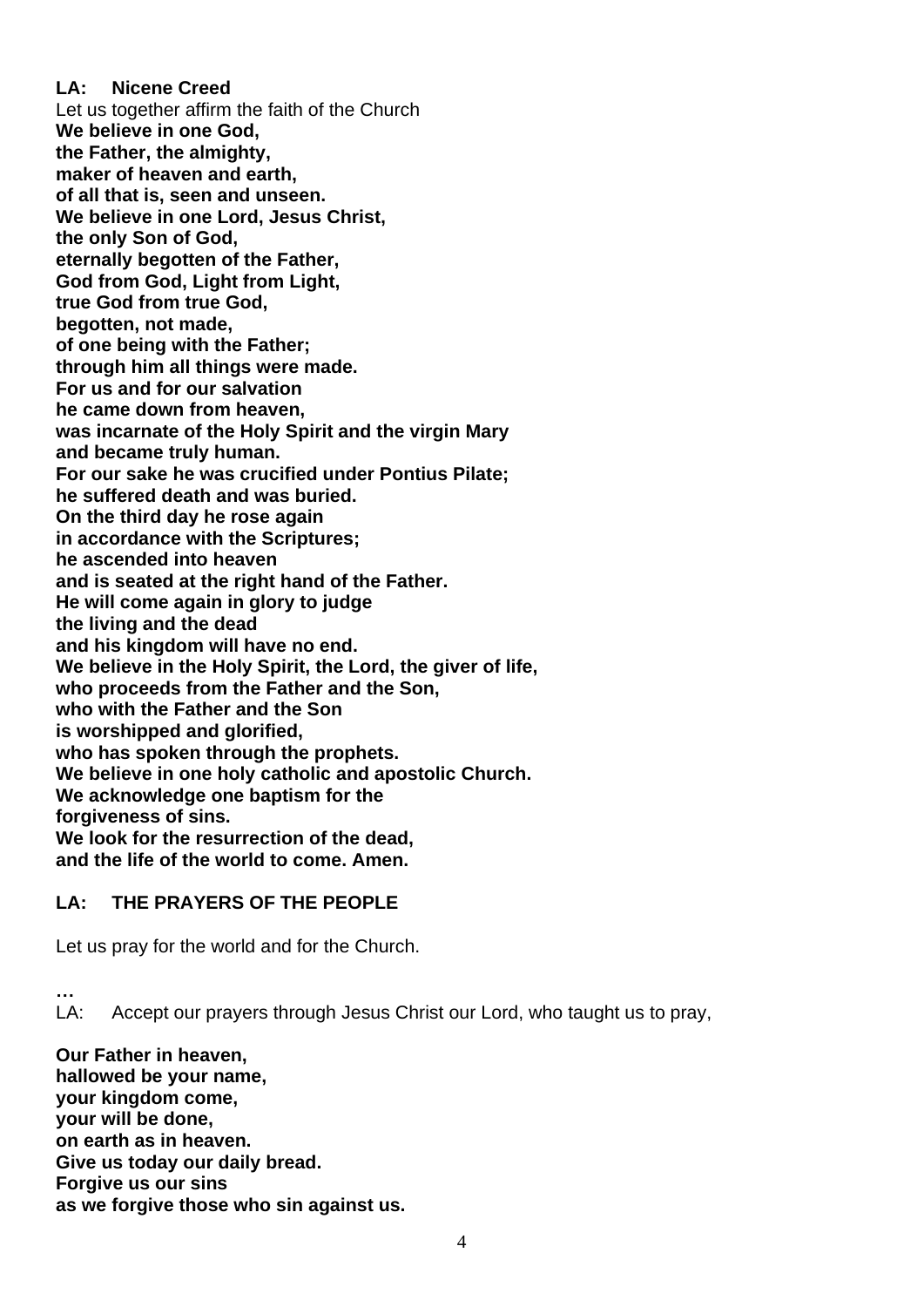**Save us from the time of trial and deliver us from evil. For the kingdom, the power, and the glory are yours now and for ever. Amen.** 

Lord, have mercy **Christ, have mercy** Lord, have mercy

LA: Christ our Passover Lamb has been offered for us, therefore we come to celebrate the festival.

Let us confess our sins in penitence and faith, with a sincere and a true heart.

**Merciful God, our maker and our judge, we have sinned against you in thought, word, and deed, and in what we have failed to do: we have not loved you with our whole heart; we have not loved our neighbours as ourselves; we repent, and are sorry for all our sins. Father, forgive us. Strengthen us to love and obey you in newness of life; through Jesus Christ our Lord. Amen.** 

- P: Almighty God, who has promised forgiveness to all who turn to him in faith: pardon you and set you free from all your sins, strengthen you in all goodness and keep you in eternal life, through Jesus Christ our Lord. Amen.
- P: We are the body of Christ. **His Spirit is with us.**

The peace of the risen Lord be always with you. **And also with you.** 

*All may exchange a sign of peace, maintaining 1.5m separation and without touching.*

# **P:** Song: **We Limit Not the Truth of God** (TiS 453)

*Note that we cannot pass collection bowls around at this time. There is a box at the back of the building to receive your offerings. Alternatively, please consider giving electronically through your bank.* St Paul's bank details are BSB: 704901 Acc NO: 00004420

P: The Lord be with you. **And also with you.**  Lift up your hearts. **We lift them to the Lord.**  Let us give thanks to the Lord our God. **It is right to give our thanks and praise.**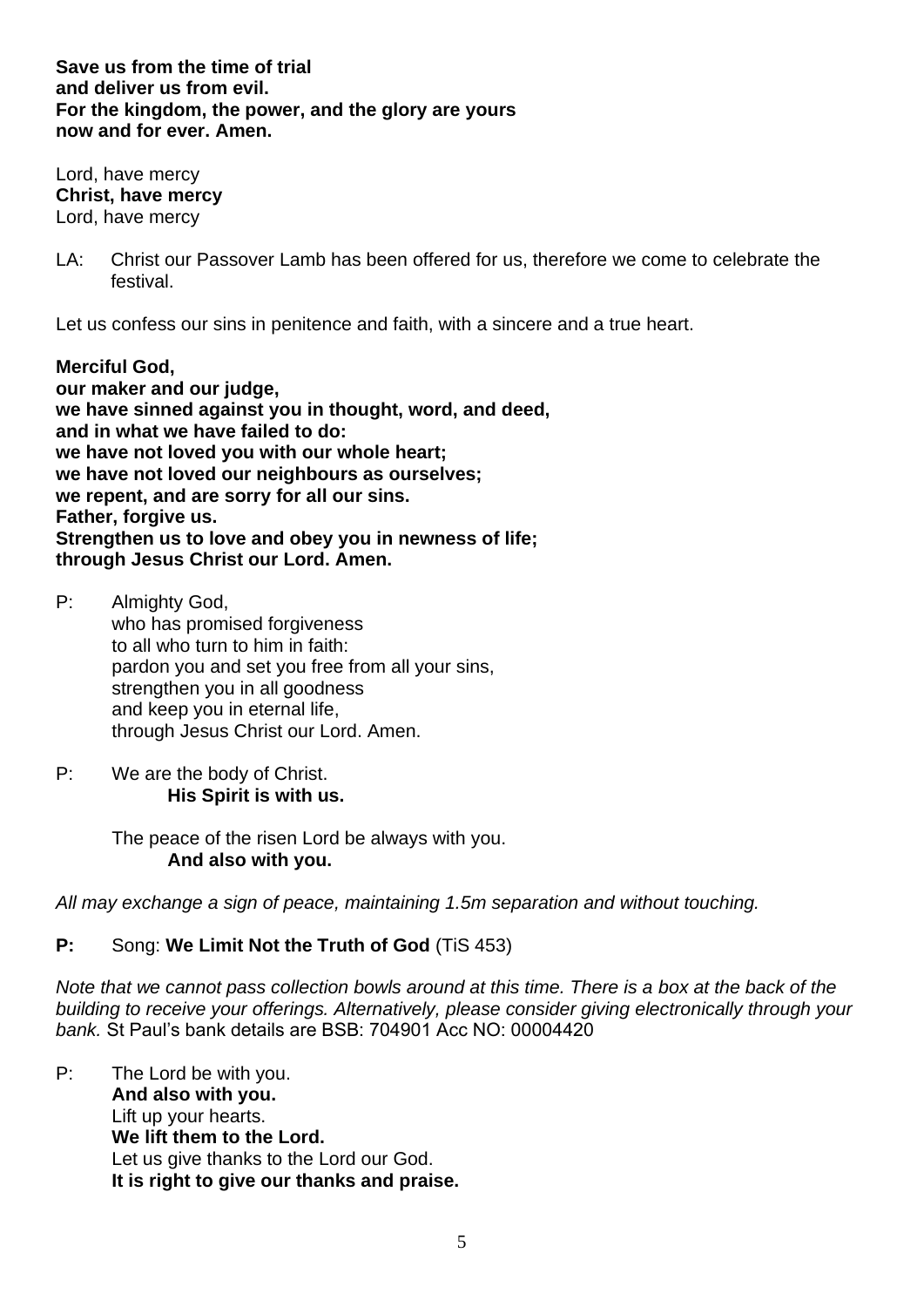All thanks and praise, glory and honour, be yours at all times, in every place, holy and loving Father, true and living God. We praise you that through your eternal Word you brought the universe into being and made us in your own image. You have given us this earth to care for and delight in, and with its bounty you preserve our life. We thank you that you bound yourself to the human race with the promises of a gracious covenant and called us to serve you in love and peace. Above all, we give you thanks for your Son, our Saviour Jesus Christ: born as one of us, he lived our common life and offered his life to you in perfect obedience and trust. By his death he delivered us from sin, brought us new life, and reconciled us to you and to one another. And now we give you thanks that you raised Jesus to life triumphant, and exalted him in glory. By his victory over death, the reign of sin is ended. a new day has dawned, a broken world is restored and we are made whole once more. Therefore with angels and archangels, with apostles, and prophets, with holy men and women of every age, we proclaim your great and glorious name: **Holy, holy, holy Lord, God of power and might, Heaven and earth are full of your glory. Hosanna in the highest. Blessed is he who comes in the name of the Lord. Hosanna in the highest.**  Holy God, we thank you for these gifts of your creation, this bread and wine, and we pray that we who eat and drink them in obedience to our Saviour Christ,

by the power of the Holy Spirit, may be partakers of his body and blood, and be made one with him and with each other in peace and love. On the night he was betrayed Jesus took bread; and when he had given you thanks he broke it, and gave it to his disciples, saying, 'Take, eat. This is my body given for you. Do this in remembrance of me.' After supper, he took the cup, and again giving you thanks he gave it to his disciples, saying, 'Drink from this, all of you. This is my blood of the new covenant shed for you and for many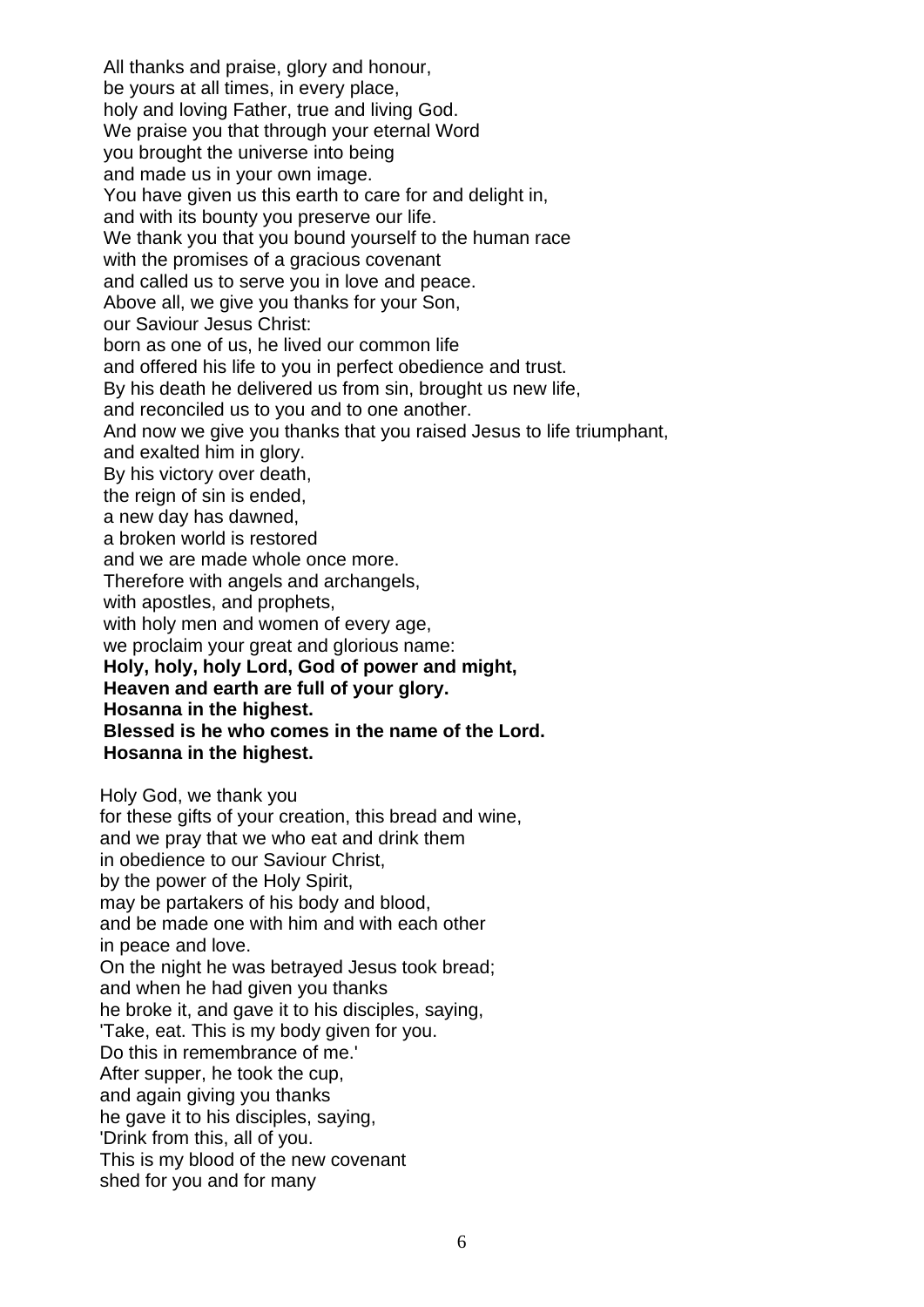for the forgiveness of sins. Do this, as often as you drink it, in remembrance of me.'

## **Christ has died. Christ is risen. Christ will come again.**

Therefore we do as our Saviour has commanded: proclaiming his offering of himself made once for all upon the cross, his mighty resurrection and glorious ascension, and looking for his coming again, we celebrate, with this bread and this cup, his one perfect and sufficient sacrifice for the sins of the whole world.

As we eat and drink this holy sacrament, renew us by your Spirit that we may be united in the body of your Son and serve you as a royal priesthood in the joy of your eternal kingdom. Receive our praises, Father, through Jesus Christ our Lord, with whom and in whom, by the power of the Holy Spirit, we worship you in songs of never-ending praise:

### **Blessing and honour and glory and power are yours for ever and ever. Amen.**

We break this bread to share in the body of Christ. We who are many are one body, **for we all share in the one bread.** 

*Jesus, Lamb of God, have mercy on us. Jesus, bearer of our sins, have mercy on us. Jesus, redeemer of the world, grant us your peace.*

The gifts of God for the people of God. Come let us take this holy sacrament in remembrance that Christ died for us, and feed on

him in our hearts by faith with thanksgiving.

*We are now able to share communion wine as well as bread. If you do not feel comfortable to receive wine from the common cup, please feel no pressure to do so. If you are experiencing any viral symptoms, please refrain from drinking from the cup.*

*While others are receiving communion you may wish to listen or quietly sing along to the communion while remaining seated. Communion Hymn (Not announced):* A New Commandment (TiS 699)

Bountiful God, at this table you graciously feed us with the bread of life and the cup of eternal salvation. May we who have reached out our hands to receive